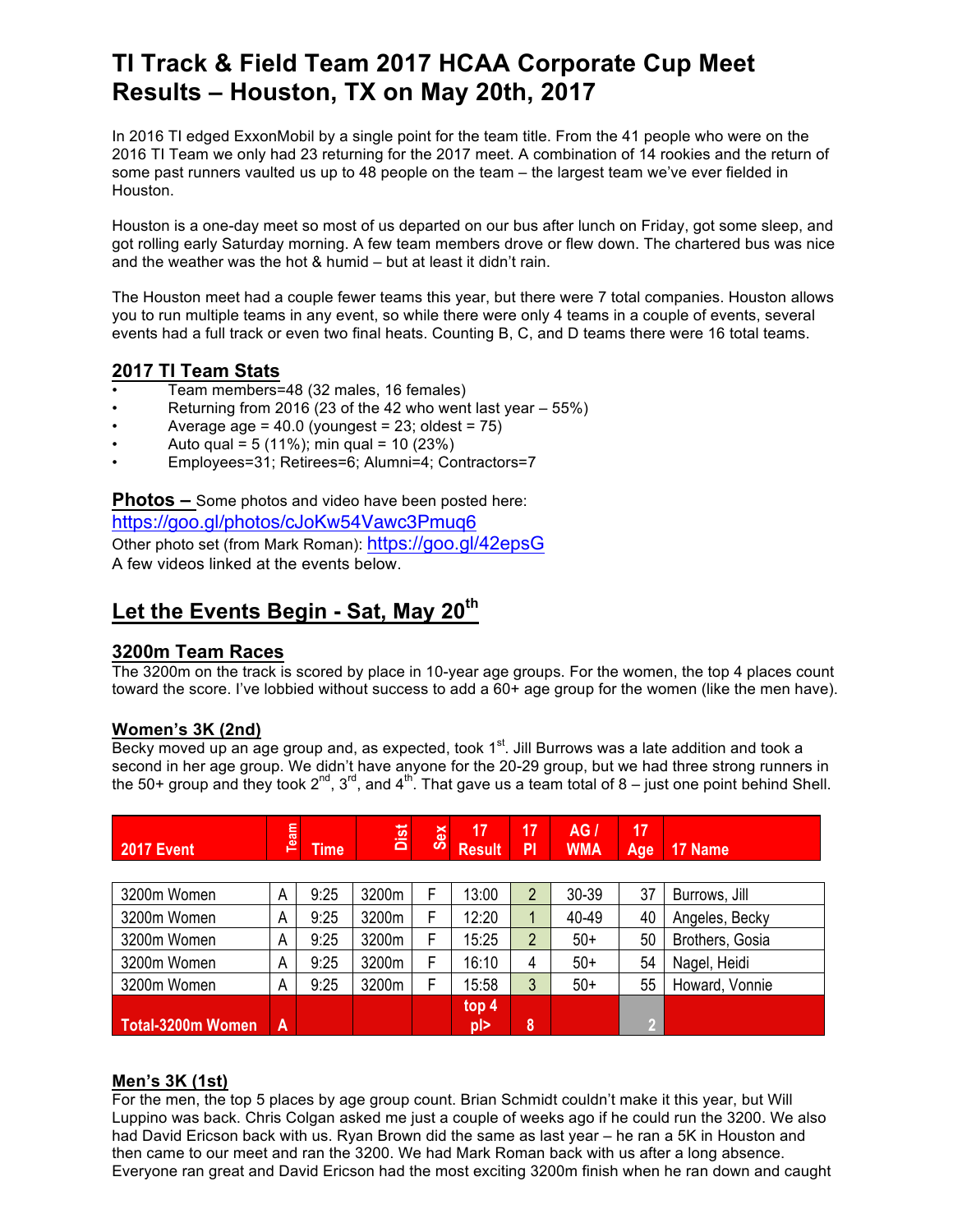the guy in front of him. Tobi was a rookie who had not done any track racing before, but he kept coming out and working hard – and we were glad to have him on the team with us. We weren't far from a perfect score of 5 to take the event.

| <b>2017 Event</b> | <b>Team</b> | <b>Time</b> | Dist  | <b>Sex</b> | 17<br><b>Result</b>         | 17<br>P <sub>1</sub> | AG/<br><b>WMA</b> | 17<br>Age | 17 Name          |
|-------------------|-------------|-------------|-------|------------|-----------------------------|----------------------|-------------------|-----------|------------------|
|                   |             |             |       |            |                             |                      |                   |           |                  |
| 3200m Men         | A           | 8:15        | 3200m | М          | 12:17                       | 4                    | $20 - 29$         | 26        | Brown, Ryan      |
| 3200m Men         | А           | 8:15        | 3200m | M          | 14:17                       | 8                    | $20 - 29$         | 29        | Oluwafemi, Tobi  |
| 3200m Men         | A           | 8:35        | 3200m | M          | 10:58                       | $\overline{2}$       | 20-29             | 25        | Luppino, Will    |
| 3200m Men         | А           | 8:35        | 3200m | M          | 11:00                       | 1                    | 30-39             | 32        | Colgan, Chris    |
| 3200m Men         | A           | 8:35        | 3200m | M          | 11:34                       | $\mathbf{1}$         | 50-59             | 52        | Ericson, Dave    |
| 3200m Men         | А           | 8:35        | 3200m | M          | 12:19                       | 3                    | 50-59             | 56        | Cowles, Dan      |
| 3200m Men         | A           | 8:35        | 3200m | М          | 13:54                       | 6                    | 50-59             | 59        | Drumm, Jim       |
| 3200m Men         | А           | 8:35        | 3200m | M          | 14:29                       | $\overline{2}$       | $60+$             | 62        | Haschke, Russell |
| 3200m Men         | A           | 8:35        | 3200m | M          | 13:55                       | 1                    | $60+$             | 64        | Roman, Mark      |
| Total-3200m Men   | A           |             |       |            | top <sub>5</sub><br>$p \ge$ | 7                    |                   | 1         |                  |

### **Men's Mile (1st)**

I knew that Will would be first or second overall. The challenge was who to pair him with. Eric was out working hard and looked like he would be our best bet to finish high enough to pair with Will's finish. The event is scored by adding the places of the two runners. It was a big field and Eric went down at the start after a bump. They stopped and restarted. Will put on a great kick to take first overall. Eric kept enough contact with the pack to get  $6<sup>th</sup>$  overall and the added places were enough for the win.

| <b>2017 Event</b>       | Team | <b>Time</b> | Dist | Sex | 17<br><b>Result</b> | 17<br>PI | AG/<br><b>WMA</b> | 17<br>Age | 17 Name        |
|-------------------------|------|-------------|------|-----|---------------------|----------|-------------------|-----------|----------------|
|                         |      |             |      |     |                     |          |                   |           |                |
| Men's Mile Team         | Α    | 10:00       | 1600 | M   | 4:49                |          | $20+$             | 25        | Luppino, Will  |
| Men's Mile Team         | Α    | 10:00       | 1600 | M   | 5:15                | 6        | $20+$             | 34        | Southard, Eric |
|                         |      |             |      |     | top 2               |          |                   |           |                |
| <b>Total-Men's Mile</b> | A    |             |      |     | $p$  >              |          |                   |           |                |

## **Submaster Distance Relay (1st)**

Ismail was out of shape – so he claimed, but came out and joined us. The team was so strong that Ismail wasn't even challenged on the anchor leg. The winning time in this event was slower than past years due to fewer and smaller teams competing. That's not to take anything away from this team – they lined up and won. And note that 53-year-old David Cannon had our team's fastest 800m leg of the day!

| <b>2017 Event</b>                     | Team | <b>Time</b> | Dist | Sex | 17<br><b>Result</b> | 17<br>PI | AG/<br><b>WMA</b> | 17<br>Age | 17 Name          |
|---------------------------------------|------|-------------|------|-----|---------------------|----------|-------------------|-----------|------------------|
| SubMaster Dist Relay                  | А    | 10:15       | 800  | M   | 02:13.0             |          | 35/30             | 53        | Cannon, David    |
| SubMaster Dist Relay                  | A    | 10:15       | 400  | F   | 01:16.0             |          | $30+$             | 35        | McCaskill, Janet |
| SubMaster Dist Relay                  | А    | 10:15       | 1200 | M   | 03:52.0             |          | 35/30             | 48        | Barker, Paul     |
| SubMaster Dist Relay                  | Α    | 10:15       | 1600 | M   | 05:22.5             |          | 30/35             | 34        | Jorio, Ismail    |
| <b>Total-SubMaster</b><br><b>Dist</b> | A    |             |      |     | 12:43.5             |          |                   |           | zNeed 12:18      |

## **Women's 800 Team Race (3rd)**

Like the Men's Mile, this is scored by adding the two places for the team score. We didn't enter this last year, but gambled on it. Becky, who'll jump in anything and be very competitive, ran great and rookie Cherie was seconds behind her despite little track tracking. Unlike some events, this one got faster this year. We had a great finish of 3 and 5, but that was 3 points behind 1<sup>st</sup> and tied for 2<sup>nd</sup>. The tie breaker is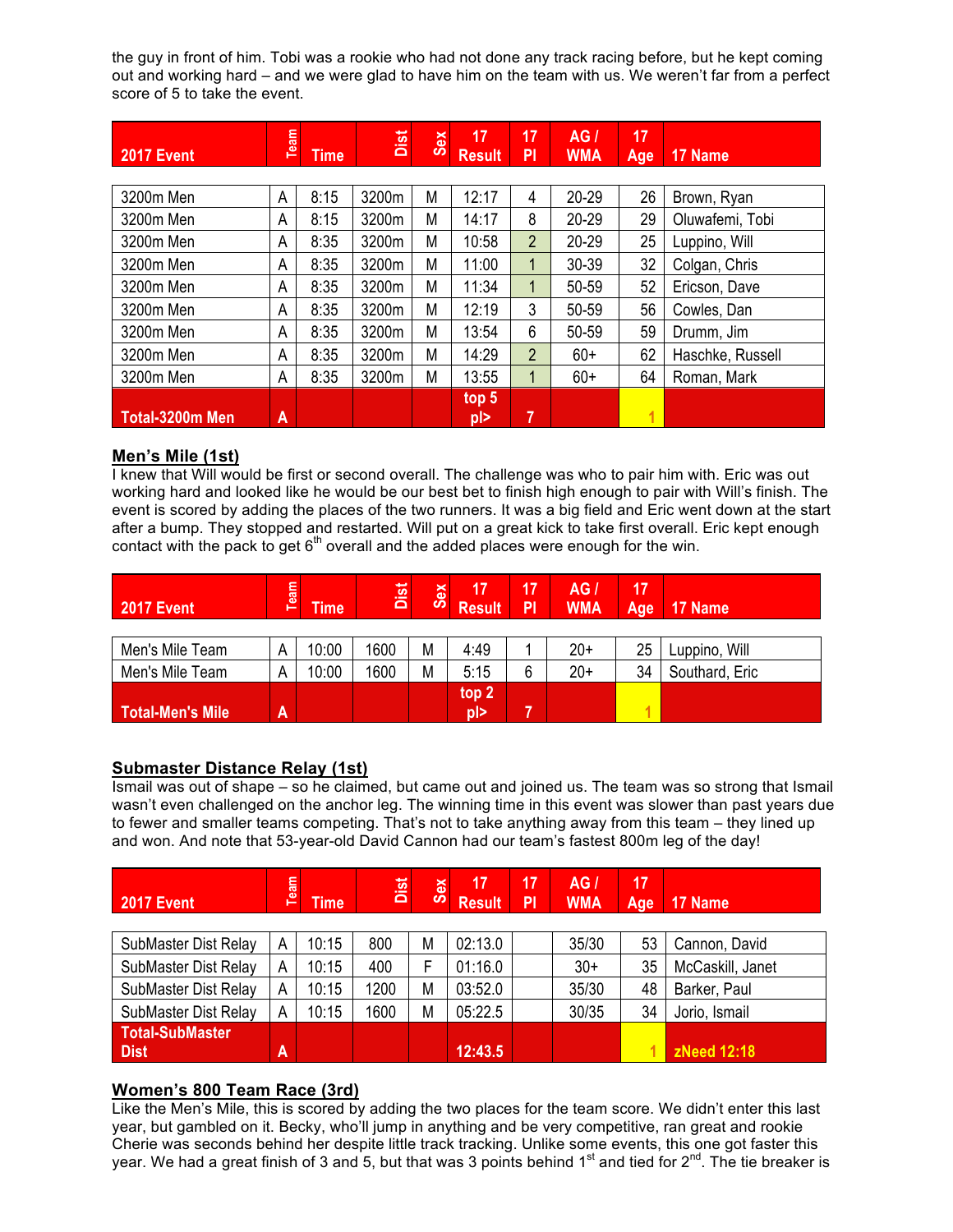overall fastest finish, and the team we tied with had an overall 2<sup>nd</sup> place. Great running by both of our team members.

| 2017 Event               | Team | <b>Time</b> | Dist | Sex | 17<br><b>Result</b> | 17<br>PI | AG/<br><b>WMA</b> | 17<br>Age | 17 Name           |
|--------------------------|------|-------------|------|-----|---------------------|----------|-------------------|-----------|-------------------|
|                          |      |             |      |     |                     |          |                   |           |                   |
| Women's 800 Team         | А    | 10:35       | 800  |     | 02:41.0             | 5        | $20+$             | 28        | Hernandez, Cherie |
| Women's 800 Team         | А    | 10:35       | 800  |     | 02:39.1             | 3        | $20+$             | 40        | Angeles, Becky    |
|                          |      |             |      |     | top <sub>2</sub>    |          |                   |           |                   |
| <b>Total-Women's 800</b> | A    |             |      |     | pl>                 | 8        |                   | 2         |                   |

### **3-Lap Sprint (1st)**

We hadn't fared well in the sprints the last few years, but Alex was back with us after a year away. We had three rookies to throw into the mix. Viktoria got off to a blazing start and John held her lead. Jonathon put a little more separation from the field leaving Alex a nice cushion. I'll note that we were at Barnett Field and Jonathon Barnett made it look like it was named after him on his 400m leg. We were much faster than past years and the other times were a little slower – a perfect combo for the gold medal.

We also had a lot of people out this year, so this is the first of a few B teams we entered to get everyone a chance to run something. In fact, rookie Chartese had our  $2^{nd}$  fastest female 200m time of the day.

| <b>2017 Event</b>           | Team           | <b>Time</b> | Dist | <b>Sex</b> | 17<br><b>Result</b> | 17<br>PI | AG/<br><b>WMA</b> | 17<br>Age | 17 Name           |
|-----------------------------|----------------|-------------|------|------------|---------------------|----------|-------------------|-----------|-------------------|
|                             |                |             |      |            |                     |          |                   |           |                   |
| 3 Lap Sprint                | A              | 10:45       | 200  | F          | 00:27.7             |          | $20+$             | 25        | Rose, Viktoria    |
| 3 Lap Sprint                | A              | 10:45       | 200  | M          | 00:24.6             |          | $20+$             | 25        | Louie, John       |
| 3 Lap Sprint                | A              | 10:45       | 400  | M          | 00:54.3             |          | $20+$             | 27        | Barnett, Jonathon |
| 3 Lap Sprint                | Α              | 10:45       | 400  | M          | 00:57.0             |          | $20+$             | 26        | Wang, Alex        |
| <b>Total-3 Lap Sprint</b>   | $\overline{A}$ |             |      |            | 02:43.6             |          |                   |           | zNeed:2:39        |
| 3 Lap Sprint B              | B              | 10:45       | 200  | F          | 00:30.0             |          | $20+$             | 34        | Baxter, Chartese  |
| 3 Lap Sprint B              | B              | 10:45       | 200  | M          | 00:27.5             |          | $20+$             | 23        | Leka, Olsi        |
| 3 Lap Sprint B              | B              | 10:45       | 400  | M          | 01:02.0             |          | $20+$             | 30        | Simmons, Patrick  |
| 3 Lap Sprint B              | B              | 10:45       | 400  | M          | 00:59.9             |          | $20+$             | 29        | Fagnani, Anthony  |
| <b>Total-3 Lap Sprint B</b> | B              |             |      |            | 02:59.4             |          |                   | 6         | zNeed:2:39        |

## **Executive Relay (1st)**

This final is for managers of managers or senior members of the technical staff. Our team is all very "experienced" compared to most of the competition since the minimum age in this event is just 30. We did have a few younger people than our traditional team qualifying this year and that helped propel us to victory.

| <b>2017 Event</b>                      | Team | <b>Time</b> | Dist | Sex | 17<br><b>Result</b> | 17<br>PI | AG/<br><b>WMA</b> | 17<br>Age | 17 Name         |
|----------------------------------------|------|-------------|------|-----|---------------------|----------|-------------------|-----------|-----------------|
| <b>Executive Relay</b>                 | A    | 11:00       | 800  | M   | 02:19.4             |          | $30+E$            | 48        | Barker, Paul    |
| <b>Executive Relay</b>                 | A    | 11:00       | 400  | М   | 01:03.3             |          | $30+E$            | 52        | Cirba, Claude   |
| <b>Executive Relay</b>                 | A    | 11:00       | 800  | M   | 02:22.0             |          | $30 + E$          | 34        | Hathaway, Alvin |
| <b>Executive Relay</b>                 | A    | 11:00       | 1600 | M   | 05:24.2             |          | $25+E$            | 34        | Southard, Eric  |
| <b>Total-Executive</b><br><b>Relay</b> | A    |             |      |     | 11:08.9             |          |                   |           | zNeed 11:10     |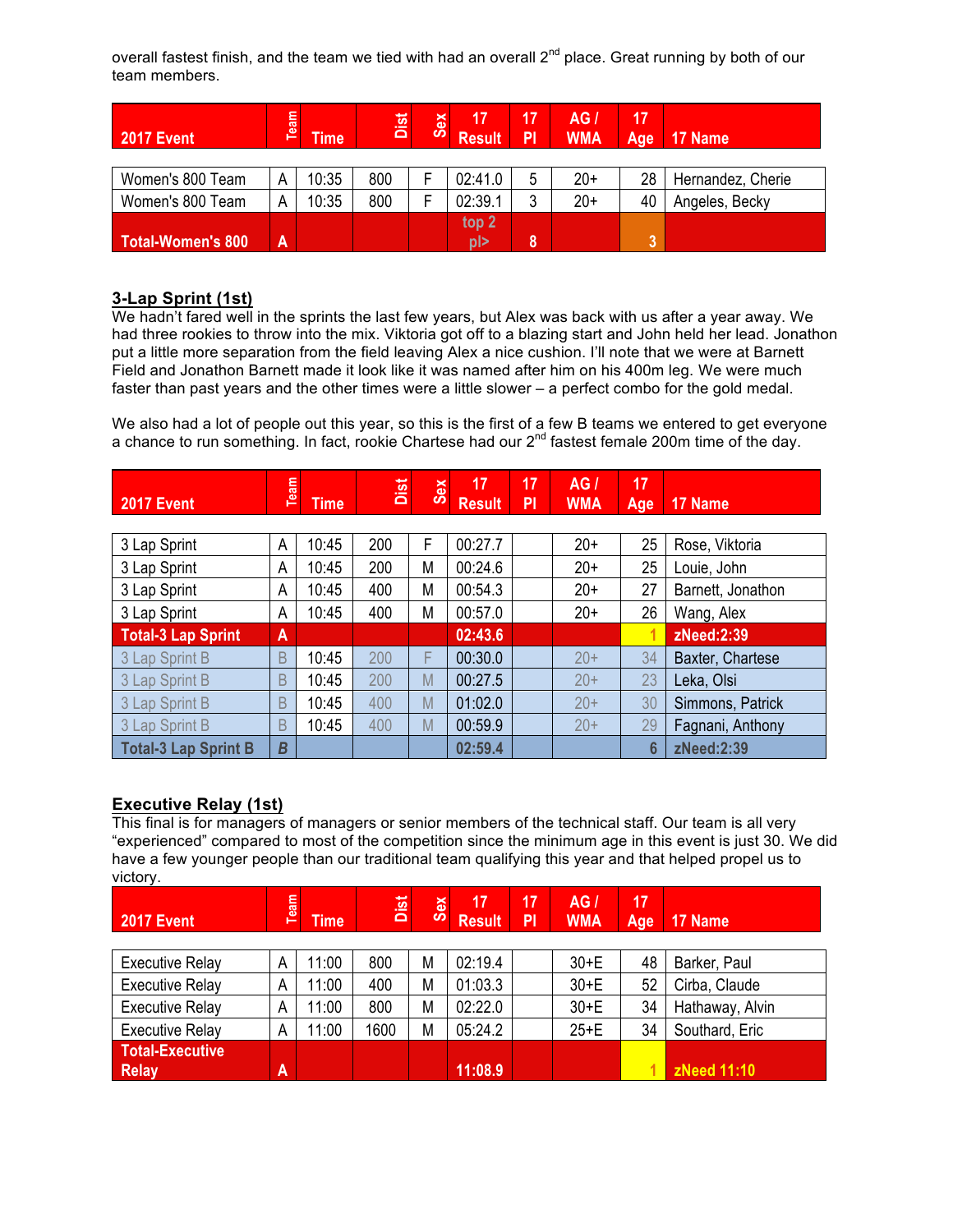## **Distance Relay (2nd)**

Without Brian it didn't appear we could win this based on the competition from last year. When Jill joined us I put her in the mile and moved Becky to the 800m team race. With a little drop in the competition and great legs run by everyone we were only 12 seconds behind in a 21 minute race. This is one where hindsight would have had me run it differently.

| <b>2017 Event</b>           | Team      | <b>Time</b> | Dist | <b>Sex</b> | 17<br><b>Result</b> | 17<br>PI | AG I<br><b>WMA</b> | 17<br>Age | 17 Name         |
|-----------------------------|-----------|-------------|------|------------|---------------------|----------|--------------------|-----------|-----------------|
|                             |           |             |      |            |                     |          |                    |           |                 |
| <b>Distance Relay</b>       | A         | 11:15       | 1600 |            | 06:15.0             |          | $20+$              | 37        | Burrows, Jill   |
| Distance Relay              | A         | 11:15       | 1600 | М          | 05:25.0             |          | $40+$              | 52        | Ericson, Dave   |
| <b>Distance Relay</b>       | A         | 11:15       | 800  | М          | 02:30.0             |          | $20+$              | 23        | Meredith, Ryan  |
| <b>Distance Relay</b>       | A         | 11:15       | 800  | М          | 02:25.0             |          | $20+$              | 27        | Potter, Timothy |
| Distance Relay              | A         | 11:15       | 1600 | М          | 05:06.0             |          | $20+$              | 25        | Luppino, Will   |
| <b>Total-Distance Relay</b> | $\Lambda$ |             |      |            | 21:41.0             |          |                    |           | zNeed 20:35     |

### **Women's Relay (3rd)**

This is another event that has gotten faster over the past few years. We ran a time that would have won in 2015, took 2<sup>nd</sup> in 2016, but was 3<sup>rd</sup> this year. That's not to take away from the great legs run by each team member. The new girl running for Shell won the 3200m, helped edge is in the 800m team, and helped edge us for 2<sup>nd</sup> in this race.

| <b>2017 Event</b>                    | Team | <b>Time</b> | Dist | <b>Sex</b> | 17<br><b>Result</b> | 17<br>Έl | AG/<br><b>WMA</b> | 17<br>Age | 17 Name            |
|--------------------------------------|------|-------------|------|------------|---------------------|----------|-------------------|-----------|--------------------|
| Women's Relay                        | A    | 11:45       | 800  |            | 02:40.0             |          | $20+130+$         | 40        | Angeles, Becky     |
| Women's Relay                        | A    | 11:45       | 400  |            | 01:11.6             |          | $30+20+$          | 24        | Adamolekun, Modupe |
| Women's Relay                        | A    | 11:45       | 400  |            | 01:09.7             |          | $20+30+$          | 28        | Hernandez, Cherie  |
| <b>Total-Women's</b><br><b>Relay</b> | A    |             |      |            | 05:01.3             |          |                   | 3         | zNeed 4:54         |

## **Submaster's Sprint (3rd)**

We had enough people to enter two teams again. The A team fell about  $7$  seconds short of  $1<sup>st</sup>$  despite very good running by all involved. It was good to see Damian running so well just a couple of months after knee surgery.

| <b>2017 Event</b>          | Team | <b>Time</b> | Dist | Sex | 17<br><b>Result</b> | 17<br>PI | AG/<br><b>WMA</b> | 17<br>Age | 17 Name           |
|----------------------------|------|-------------|------|-----|---------------------|----------|-------------------|-----------|-------------------|
|                            |      |             |      |     |                     |          |                   |           |                   |
| <b>Submasters Sprint</b>   | A    | 11:55       | 200  | F   | 00:31.3             |          | $30+$             | 35        | Chu, Min          |
| <b>Submasters Sprint</b>   | A    | 11:55       | 200  | M   | 00:26.3             |          | $35+ / 30+$       | 40        | Williams, Scott   |
| <b>Submasters Sprint</b>   | A    | 11:55       | 400  | M   | 00:58.6             |          | $35+ / 30+$       | 39        | Lewis, Damian     |
| <b>Submasters Sprint</b>   | A    | 11:55       | 800  | M   | 02:22.0             |          | $30+ / 35+$       | 34        | Jorio, Ismail     |
| <b>Total-Submast</b>       |      |             |      |     |                     |          |                   |           |                   |
| <b>Sprint</b>              | A    |             |      |     | 04:18.2             |          |                   | 2         | <b>zNeed 4:02</b> |
| <b>Submasters Sprint B</b> | B    | 11:55       | 200  | F   | 00:36.7             |          | $30+$             | 30        | Lazaro, Lori      |
| <b>Submasters Sprint B</b> | B    | 11:55       | 200  | M   | 00:27.2             |          | $35+/30+$         | 34        | Clark, Eddie      |
| <b>Submasters Sprint B</b> | B    | 11:55       | 400  | M   | 01:09.9             |          | $35+/30+$         | 56        | Tucker, David     |
| Submasters Sprint B        | B    | 11:55       | 800  | M   | 02:32.2             |          | $30+ / 35+$       | 39        | Fulce, Mitchel    |
| <b>Total-Sub Sprint B</b>  | B    |             |      |     | 04:46.0             |          |                   | 6         |                   |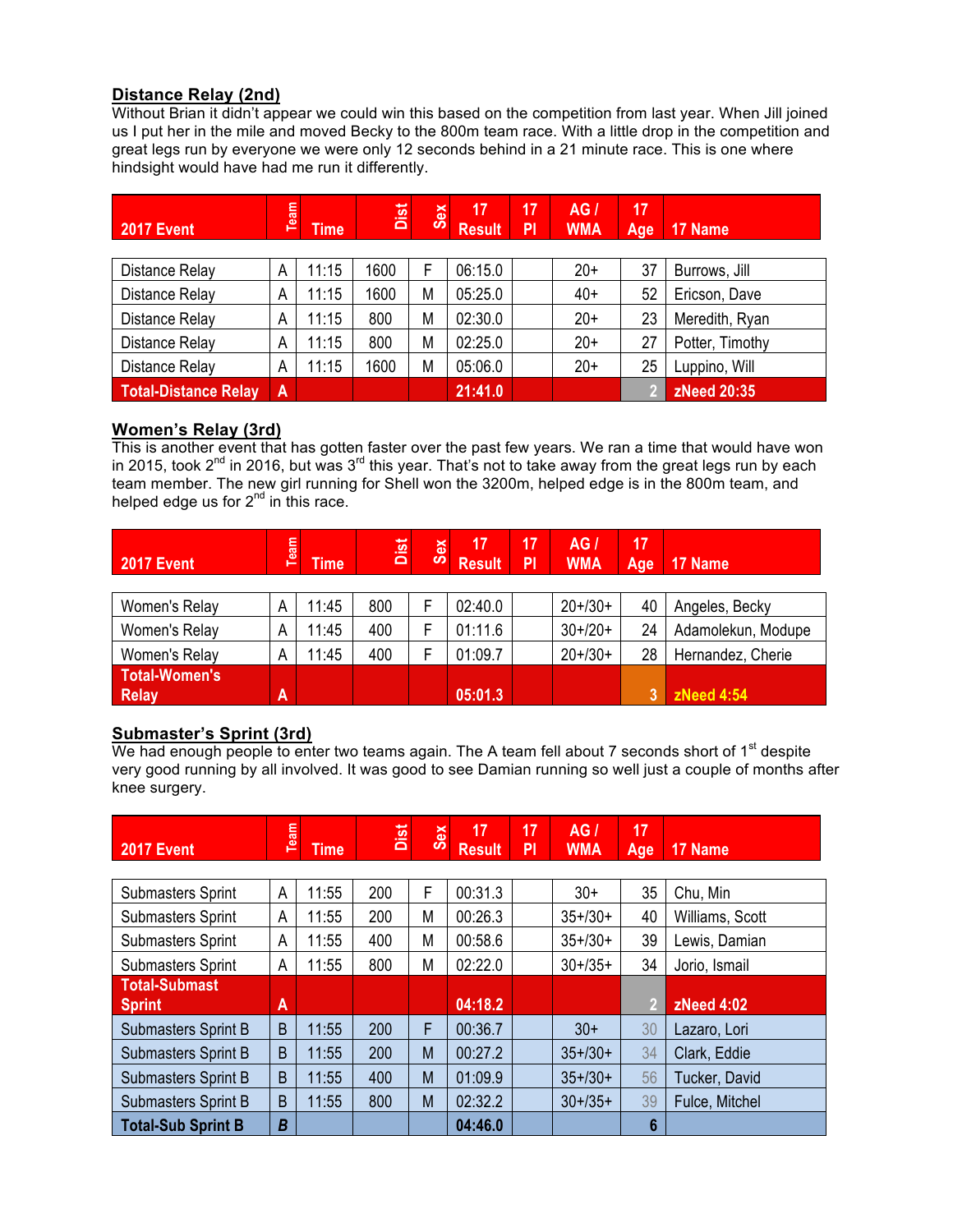### **Senior's Relay (1st, and 2nd) – video link: https://goo.gl/zG3Zre**

We have a LOT of seniors on the team. We fielded two teams and probably could have assembled a third. And they were two very strong teams. Last year we took 1<sup>st</sup> and 3<sup>rd</sup>. We bettered that this year by taking 1<sup>st</sup> and 2<sup>nd</sup>. Solid running all around.

| <b>2017 Event</b>          | Team | <b>Time</b> | Dist | Sex | 17<br><b>Result</b> | 17<br>PI | AG/<br><b>WMA</b> | 17<br>Age      | 17 Name          |
|----------------------------|------|-------------|------|-----|---------------------|----------|-------------------|----------------|------------------|
|                            |      |             |      |     |                     |          |                   |                |                  |
| Seniors Relay              | A    | 12:25       | 400  | M   | 01:04.9             |          | $50+$             | 57             | Westbrook, Paul  |
| Seniors Relay              | A    | 12:25       | 200  | F   | 00:32.4             |          | $50+$             | 55             | Phillips, Sheri  |
| Seniors Relay              | A    | 12:25       | 600  | М   | 01:37.0             |          | $50+$             | 53             | Cannon, David    |
| Seniors Relay              | Α    | 12:25       | 400  | M   | 01:11.7             |          | $50+$             | 52             | Cirba, Claude    |
| <b>Total-Seniors Relay</b> | A    |             |      |     | 04:26.0             |          |                   | 1              | zNeed 4:25       |
| Seniors Relay B            | B    | 12:25       | 400  | M   | 01:08.5             |          | $50+$             | 59             | Smith, Steve     |
| Seniors Relay B            | B    | 12:25       | 200  | F   | 00:36.6             |          | $50+$             | 55             | Howard, Vonnie   |
| Seniors Relay B            | B    | 12:25       | 600  | M   | 01:44.4             |          | $50+$             | 52             | Ericson, Dave    |
| Seniors Relay B            | B    | 12:25       | 400  | M   | 01:09.8             |          | $50+$             | 62             | Haschke, Russell |
| <b>Total-Seniors Relay</b> |      |             |      |     |                     |          |                   |                |                  |
| B                          | Β    |             |      |     | 04:39.3             |          |                   | $\overline{2}$ |                  |

## **4x100 (2nd) – video link (with partial thumb blockage: https://goo.gl/QvXCxZ**

We put together a good team for an event we didn't even enter the year before. Everyone ran a great leg and had very good handoffs. The top 3 teams were within 1 second of each other and our team took 2<sup>nd</sup>.

| <b>2017 Event</b>   | Team | <b>Time</b> | Dist | Sex | 17<br><b>Result</b> | 17<br>PI | AG/<br><b>WMA</b> | 17<br>Age | 17 Name           |
|---------------------|------|-------------|------|-----|---------------------|----------|-------------------|-----------|-------------------|
| 4 x 100 Relay       | A    | 12:35       | 100  |     | 15.0                |          | $35+$             | 40        | Burton, Brandy    |
| 4 x 100 Relay       | Α    | 12:35       | 100  | F   | 13.0                |          | $20+$             | 25        | Rose, Viktoria    |
| 4 x 100 Relay       | A    | 12:35       | 100  | M   | 12.1                |          | $40+$             | 40        | Williams, Scott   |
| 4 x 100 Relay       | A    | 12:35       | 100  | M   | 11.2                |          | $20+$             | 26        | Wang, Alex        |
| Total-4 x 100 Relay | A    |             |      |     | 51.3                |          |                   | 2         | <b>zNeed 50.0</b> |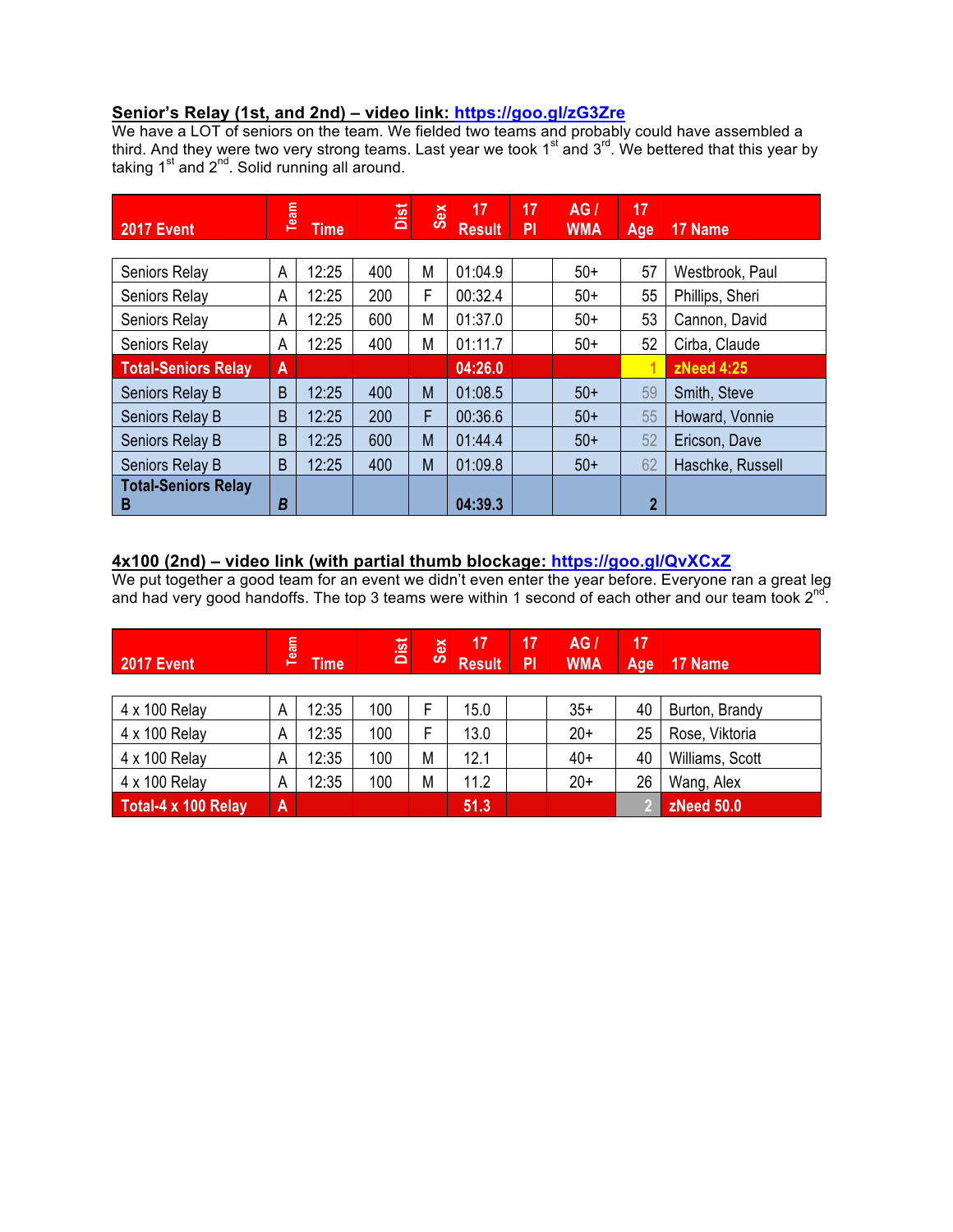## **Pyramid Relay (3rd)**

Injuries and fatigue were taking their toll at this point. Alvin tweaked something in his first event and was unavailable. Jonathon ran his 400m earlier so hard that he was "praying to the porcelain god" in his namesake stadium. Then after the rosters were turned in the teams kept switching people around. We were only 17 seconds out of 2<sup>nd</sup> and 32 seconds out of 1<sup>st</sup>. But, valiant efforts by all near the end of a long, hot day.) We also had a B team in this one and they managed a 5<sup>th</sup> place finish – not bad at all.

| <b>2017 Event</b>          | Team | <b>Time</b> | Dist | Sex | 17<br><b>Result</b> | 17<br>P <sub>1</sub> | AG/<br><b>WMA</b> | 17<br>Age | 17 Name            |
|----------------------------|------|-------------|------|-----|---------------------|----------------------|-------------------|-----------|--------------------|
|                            |      |             |      |     |                     |                      |                   |           |                    |
| <b>Pyramid Relay</b>       | A    | 12:45       | 400  | F   | 01:11.5             |                      | $20+$             | 35        | Chu, Min           |
| <b>Pyramid Relay</b>       | A    | 12:45       | 800  | M   | 02:36.0             |                      | $20+$             | 27        | Barnett, Jonathon  |
| <b>Pyramid Relay</b>       | A    | 12:45       | 1200 | M   | 03:51.1             |                      | $20+$             | 32        | Colgan, Chris      |
| <b>Pyramid Relay</b>       | A    | 12:45       | 800  | M   | 02:35.2             |                      | $20+$             | 34        | Jorio, Ismail      |
| <b>Pyramid Relay</b>       | A    | 12:45       | 400  | F   | 01:09.2             |                      | $20+$             | 24        | Adamolekun, Modupe |
| <b>Total-Pyramid Relay</b> | A    |             |      |     | 11:23.0             |                      |                   | 3         | <b>zNeed 10:35</b> |
| <b>Pyramid Relay B</b>     | B    | 12:45       | 400  | F   | 01:20.3             |                      | $20+$             | 29        | Marsalia, Angela   |
| <b>Pyramid Relay B</b>     | B    | 12:45       | 800  | M   | 02:36.4             |                      | $20+$             | 30        | Simmons, Patrick   |
| <b>Pyramid Relay B</b>     | B    | 12:45       | 1200 | M   | 04:29.4             |                      | $20+$             | 39        | Fulce, Mitchel     |
| <b>Pyramid Relay B</b>     | B    | 12:45       | 800  | M   | 02:33.4             |                      | $20+$             | 23        | Meredith, Ryan     |
| <b>Pyramid Relay B</b>     | B    | 12:45       | 400  | F   | 01:19.4             |                      | $20+$             | 26        | Brown, Lakeishia   |
| <b>Total-Pyramid Rel-B</b> | B    |             |      |     | 12:18.9             |                      |                   | 5         |                    |

## **Master's Relay (1st)**

Again, we are flush with older runners. The A team won by 35 seconds and the B team was only 30 seconds out of 2<sup>nd</sup>. And note the B team of the Masters were all actually Seniors running down an age group.

| <b>2017 Event</b> | ear<br>╾ | <b>ime</b> | Dist | $\omega$<br>$\epsilon$ | Result | <b>PI</b> | AG,<br><b>WMA</b> | 47<br>Age | $\vert$ 17 Name |  |
|-------------------|----------|------------|------|------------------------|--------|-----------|-------------------|-----------|-----------------|--|
|                   |          |            |      |                        |        |           |                   |           |                 |  |

| Masters Relay               | A | 1:00 | 800 | M | 02:23.2 | $40+$ | 48 | Barker, Paul      |
|-----------------------------|---|------|-----|---|---------|-------|----|-------------------|
| Masters Relay               | A | 1:00 | 400 | E | 01:17.0 | $40+$ | 40 | Burton, Brandy    |
| Masters Relay               | A | 1:00 | 800 | M | 02:28.3 | $40+$ | 53 | Cannon, David     |
| <b>Total-Masters Relay</b>  | A |      |     |   | 06:08.5 |       |    | <b>zNeed 6:05</b> |
| Masters Relay B             | B | 1:00 | 800 | M | 02:44.2 | $40+$ | 56 | Cowles, Dan       |
| Masters Relay B             | B | 1:00 | 400 |   | 01:31.2 | $40+$ | 54 | Nagel, Heidi      |
| Masters Relay B             | B | 1:00 | 800 | M | 02:57.4 | $40+$ | 59 | Smith, Steve      |
| <b>Total-Masters Rel -B</b> | B |      |     |   | 07:12.8 |       | 3  |                   |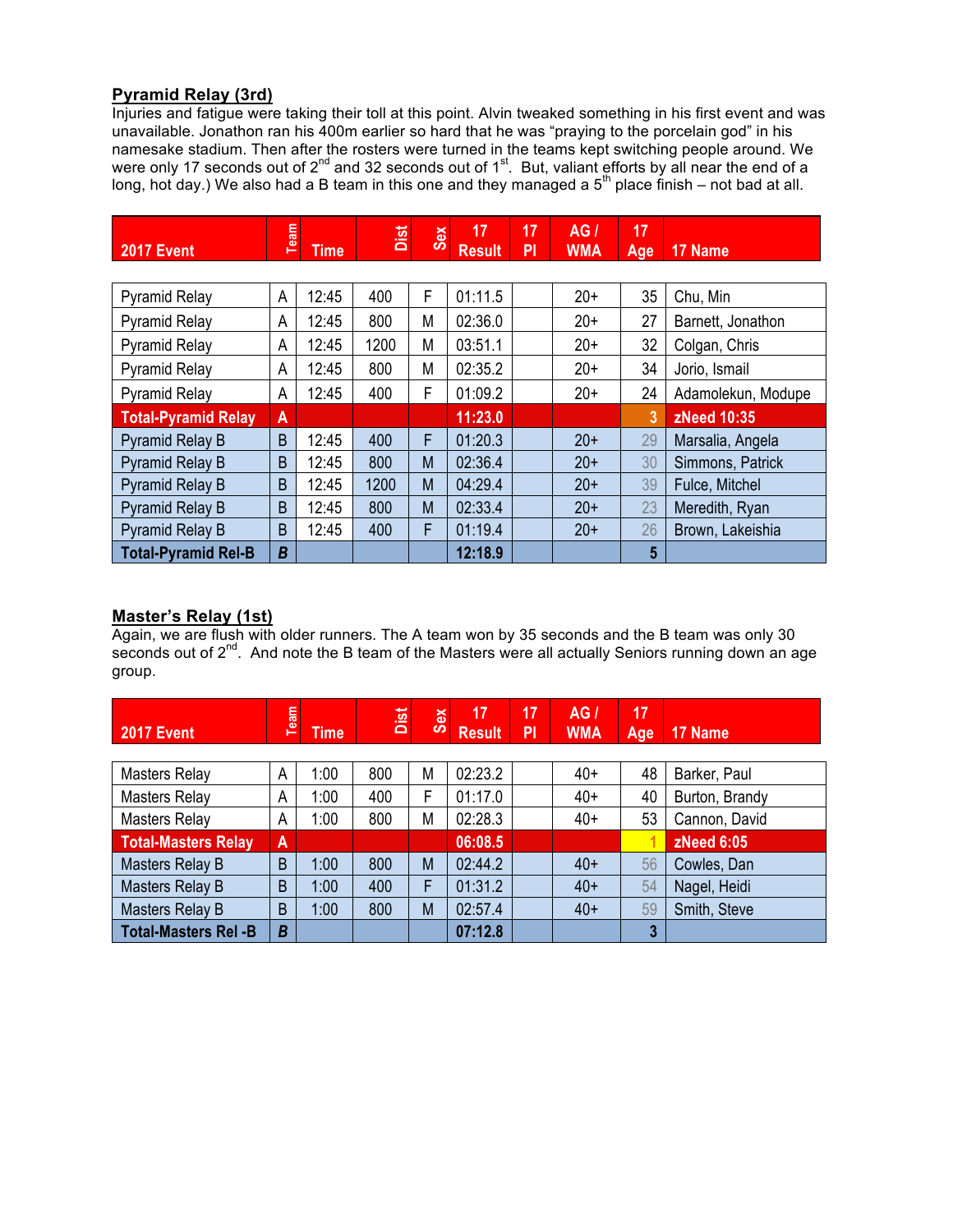## **Sprint Relay (2nd) – video link: https://goo.gl/FGvWpe**

In line with the other sprint events we were faster this year and the competition was a little slower. We went from 4<sup>th</sup> in 2016 to 2<sup>nd</sup> with great performances all around. And the B team did great getting one more race in at the end of a busy day. And let me just mention one, of many people, that I was very proud of this year. Angela came out with no track experience (except a little in middle school). She kept coming out and working. If she was last in a time trial she just kept working – and her times kept coming down in both the 200m and 400m. Winning is fun, but the value in our team is that it's a free fitness class to help people improve their fitness. And it's a fun social club where we work out and laugh together.

| <b>2017 Event</b>            | Team | <b>Time</b> | Dist<br>Sex |   | 17<br><b>Result</b> | 17<br>PI | AG/<br><b>WMA</b> | 17<br>Age | 17 Name           |
|------------------------------|------|-------------|-------------|---|---------------------|----------|-------------------|-----------|-------------------|
|                              |      |             |             |   |                     |          |                   |           |                   |
| <b>Sprint Relay</b>          | A    | 1:15        | 200         | F | 00:31.4             |          | $20+$             | 34        | Baxter, Chartese  |
| <b>Sprint Relay</b>          | A    | 1:15        | 200         | F | 00:27.5             |          | $20+$             | 25        | Rose, Viktoria    |
| <b>Sprint Relay</b>          | A    | 1:15        | 400         | M | 00:57.5             |          | $20+$             | 31        | Reynolds, Michael |
| <b>Sprint Relay</b>          | A    | 1:15        | 400         | M | 00:56.1             |          | $20+$             | 26        | Wang, Alex        |
| <b>Sprint Relay</b>          | A    | 1:15        | 200         | M | 00:27.6             |          | $40+$             | 40        | Williams, Scott   |
| <b>Sprint Relay</b>          | A    | 1:15        | 200         | M | 00:24.6             |          | $20+$             | 25        | Louie, John       |
| <b>Total-Sprint Relay</b>    | A    |             |             |   | 03:44.7             |          |                   | 2         | <b>zNeed 3:34</b> |
| <b>Sprint Relay B</b>        | B    | 1:15        | 200         | F | 00:34.2             |          | $20+$             | 29        | Marsalia, Angela  |
| <b>Sprint Relay B</b>        | B    | 1:15        | 200         | F | 00:37.8             |          | $20+$             | 30        | Lazaro, Lori      |
| <b>Sprint Relay B</b>        | B    | 1:15        | 400         | M | 01:04.2             |          | $20+$             | 23        | Leka, Olsi        |
| <b>Sprint Relay B</b>        | B    | 1:15        | 400         | M | 01:03.5             |          | $20+$             | 29        | Fagnani, Anthony  |
| Sprint Relay B               | B    | 1:15        | 200         | M | 00:27.2             |          | $40+$             | 52        | Cirba, Claude     |
| Sprint Relay B               | B    | 1:15        | 200         | M | 00:26.6             |          | $20+$             | 34        | Clark, Eddie      |
| <b>Total-Sprint Relay -B</b> |      |             |             |   | 04:13.5             |          |                   | 8         |                   |

## **Jump Relay (2nd**)

This event uses decathlon style scoring vs the record for your age/sex. You take the top two combined jumper scores for your team score. Sheri had one of the highest scores of the meet in her high jump. In the end Sheri and Dave added up for a  $2^{nd}$  place team finish for us – just 5 points ahead of Shell. That's about 1" in the long jump.

|  | <b>2017 Event</b> | --<br>lme. | وستعيد<br>lis | $\omega$<br>$\overline{\phantom{a}}$ | Result PI | $\overline{\phantom{a}}$ | $\overline{\phantom{a}}$<br>(G)<br><b>WMA</b> | $\overline{1}$ | Age   17 Name |  |
|--|-------------------|------------|---------------|--------------------------------------|-----------|--------------------------|-----------------------------------------------|----------------|---------------|--|
|--|-------------------|------------|---------------|--------------------------------------|-----------|--------------------------|-----------------------------------------------|----------------|---------------|--|

| Jump Relay              | A | 9:15  | LJ | M/F | 11'10" | 679.4 | Any | 55 | Phillips, Sheri   |
|-------------------------|---|-------|----|-----|--------|-------|-----|----|-------------------|
| Jump Relay              | A | 9:15  | LJ | M/F | 12'06" | 594.9 | Any | 56 | Tucker, David     |
| Jump Relay              | A | 9:15  | LJ | M/F | 13'01" | 576.7 | Any | 35 | McCaskill, Janet  |
| Jump Relay              | A | 9:15  | HJ | M/F | 4'2''  | 847.5 | Any | 55 | Phillips, Sheri   |
| Jump Relay              | A | 11:00 | HJ | M/F | 4'6''  | 739.7 | Any | 56 | Tucker, David     |
| Jump Relay              | A | 11:00 | HJ | M/F | 4'0"   | 631.8 | Any | 29 | McCaskill, Janet  |
| <b>Total-Jump Relay</b> | A |       |    |     |        | 2862  |     |    | <b>zNeed 3200</b> |

## **Throw Relay (DNE)**

Similar scoring to the jumps – decathlon style. We didn't have any competitive throwers this year so we didn't enter this one.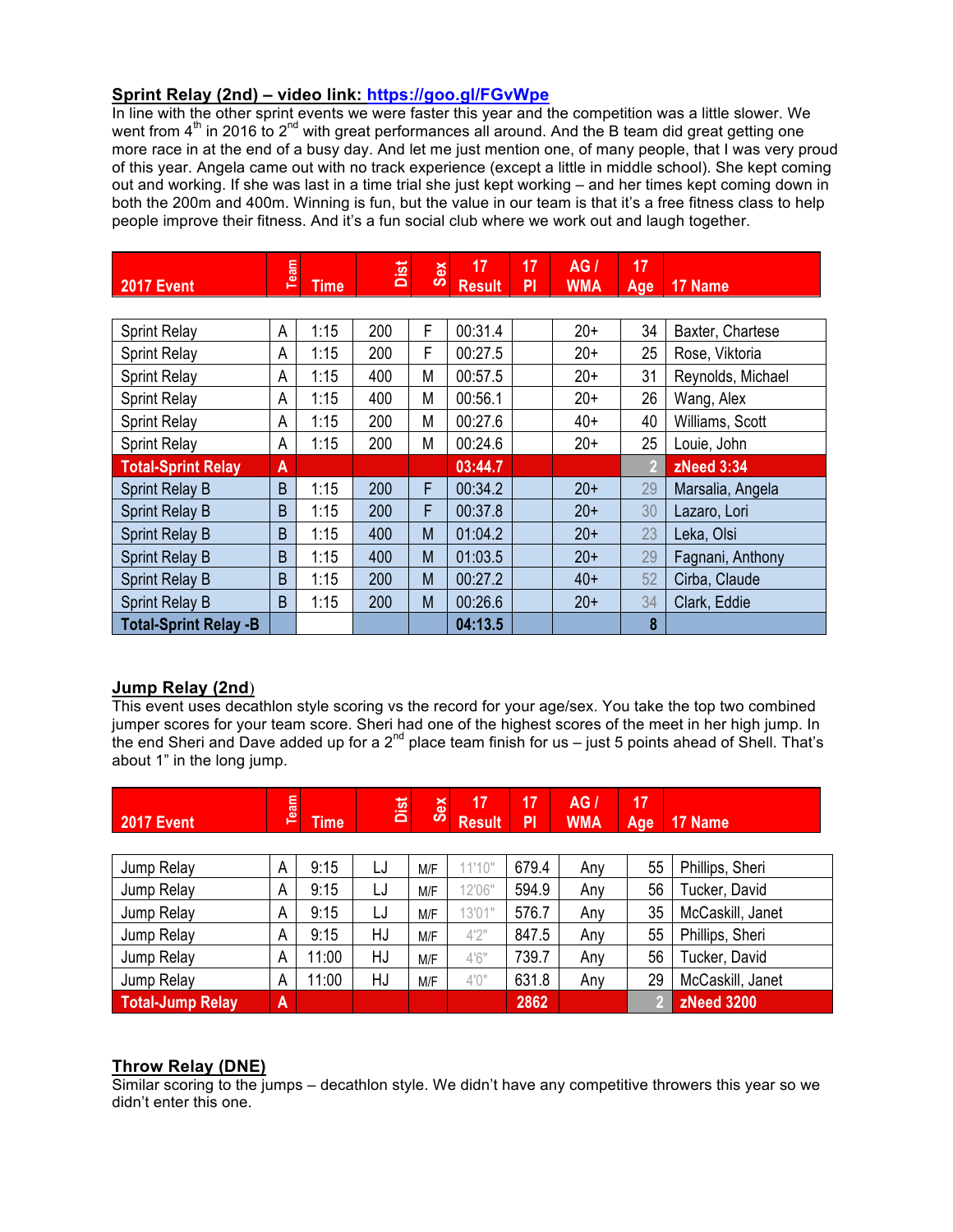# **Overall Results**

Each team drops their lowest 3 scores. The winner was **TEXAS INSTRUMENTS**.

Exxon was as strong as we predicted, but Shell and BP had smaller teams than last year. Our team's many great performances picked up some additional scoring that catapulted us to a decisive win. However, the large point total could have been diminished quickly by just a few event's flipping. Note that TI won 7 events and Exxon won 6. The big difference was the depth of all of our teams. Most of our nonwins got  $2^{nd}$  and a few 3rds. We had no A team finish worse than  $3^{rd}$  place.

|                              |                |                | delta Place 2017 |                         |                |                |                         | Points 2017  |                |                |                |                |                |
|------------------------------|----------------|----------------|------------------|-------------------------|----------------|----------------|-------------------------|--------------|----------------|----------------|----------------|----------------|----------------|
| <b>EVENT</b>                 | plan           | T1             | Exxon Shell      |                         | <b>BP</b>      | <b>BHP</b>     | Other                   | TI           | Exxon          | Shell          | <b>BP</b>      | <b>BHP</b>     | Othel          |
| 3K Mens                      | $\mathbf{1}$   | $\mathbf{1}$   | 2 <sup>1</sup>   | $\overline{4}$          | $\overline{3}$ | 5              | 6                       | 15           | 12             | 8              | 10             | $\overline{7}$ | 6              |
| <b>3K Womens</b>             | $-1$           | 2              | $\overline{4}$   | $\mathbf{1}$            | 3              | 5              | x                       | 12           | 8              | 15             | 10             | $\overline{7}$ | $\overline{0}$ |
| <b>MENS MILE</b>             | 1              | $\mathbf 1$    | $\overline{4}$   | 3                       | $\overline{2}$ | 6              | 5                       | 15           | 8              | 10             | 12             | 6              | $\overline{7}$ |
| <b>SUB-MASTERS DISTANCE</b>  | $\overline{2}$ | $\mathbf{1}$   | $\overline{2}$   | 4                       | 3              | 6              | 5                       | 15           | 12             | 8              | 10             | 6              | 7              |
| <b>WOMEN'S 800M</b>          | 0              | 3              | $\mathbf{1}$     | $\overline{2}$          | 5              | x              | 4                       | 10           | 15             | 12             | $\overline{7}$ | $\mathbf{0}$   | 8              |
| <b>THREE-LAP SPRINT</b>      | $\overline{2}$ | $\mathbf{1}$   | $\overline{4}$   | $\overline{2}$          | 3              | 8              | 5                       | 15           | 8              | 12             | 10             | 4              | $\overline{7}$ |
| <b>EXECUTIVE RELAY</b>       | $\mathbf 0$    | $\mathbf{1}$   | $\overline{4}$   | $\overline{2}$          | $\overline{3}$ | x              | x                       | 15           | 8              | 12             | 10             | $\mathbf{0}$   | $\mathbf{0}$   |
| <b>DISTANCE RELAY</b>        | 1              | $\overline{2}$ | $\overline{3}$   | 4                       | $\mathbf{1}$   | x              | x                       | 12           | 10             | 8              | 15             | $\mathbf{0}$   | $\mathbf{0}$   |
| <b>WOMEN'S RELAY</b>         | $-1$           | 3              | $\mathbf{1}$     | $\overline{2}$          | $\overline{4}$ | 8              | 5                       | 10           | 15             | 12             | 8              | 4              | $\overline{7}$ |
| <b>SUB-MASTERS SPRINT</b>    | $\mathbf{1}$   | $\overline{2}$ | 5                | $\mathbf 1$             | $\overline{3}$ | $\overline{4}$ | 6                       | 12           | $\overline{7}$ | 15             | 10             | 8              | 6              |
| <b>SENIORS RELAY</b>         | $\mathbf 0$    | $\mathbf{1}$   | $\overline{3}$   | x                       | $\overline{4}$ | x              | x                       | 15           | 10             | $\mathbf{0}$   | 8              | $\mathbf{0}$   | $\mathbf{0}$   |
| 4X100 METER RELAY            | 1              | 2              | $\overline{4}$   | 3                       | $\mathbf 1$    | 5              | 6                       | 12           | 8              | 10             | 15             | $\overline{7}$ | 6              |
| <b>PYRAMID</b>               | 0              | 3              | $\mathbf{1}$     | 4                       | $\overline{2}$ | x              | 5                       | 10           | 15             | 8              | 12             | $\mathbf{0}$   | $\overline{7}$ |
| <b>MASTERS RELAY</b>         | 0              | $\mathbf 1$    | 6                | 5                       | $\overline{2}$ | x              | 3                       | 15           | 6              | $\overline{7}$ | 12             | 0              | 10             |
| <b>SPRINT RELAY</b>          | $\overline{2}$ | 2              | $\mathbf{1}$     | 5                       | $\overline{3}$ | 6              | 4                       | 12           | 15             | $\overline{7}$ | 10             | 6              | 8              |
| Jump Relay                   | $\mathbf{1}$   | $\overline{2}$ | $\mathbf{1}$     | 3                       | $\pmb{\times}$ | 5              | $\overline{4}$          | 12           | 15             | 10             | $\mathbf{0}$   | $\overline{7}$ | 8              |
| <b>Throw Relay</b>           |                | x              | $\mathbf{1}$     | 4                       | $\overline{2}$ | 5              | 3                       | $\mathbf{0}$ | 15             | 8              | 12             | $\overline{7}$ | 10             |
| 17 team events >             |                |                |                  |                         |                |                |                         | 207          | 187            | 162            | 171            | 69             |                |
| 14 counted events (drop 3) > |                |                |                  |                         |                |                |                         | 187          | 166            | 148 156        |                | 69             |                |
| 1st                          |                | 7              | 6                | $\overline{2}$          | $\overline{2}$ | $\mathbf{0}$   | $\pmb{0}$               |              |                |                |                |                |                |
| 2nd                          |                | 6              | $\overline{2}$   | $\overline{\mathbf{4}}$ | 4              | $\mathbf{0}$   | $\pmb{0}$               |              |                |                |                |                |                |
| 3rd                          |                | 3              | $\overline{2}$   | 3                       | $\overline{7}$ | $\mathbf{0}$   | $\overline{2}$          |              |                |                |                |                |                |
| 4th                          |                | 0              | 5                | 5                       | $\overline{2}$ | $\mathbf{1}$   | 3                       |              |                |                |                |                |                |
| 5th                          |                | $\mathbf 0$    | $\mathbf{1}$     | $\overline{2}$          | $\mathbf{1}$   | 5              | 5                       |              |                |                |                |                |                |
| 6th                          |                | $\mathbf 0$    | $\mathbf{1}$     | $\overline{0}$          | $\overline{0}$ | 3              | 3                       |              |                |                |                |                |                |
| 7th or worse                 |                | $\mathbf 0$    | $\mathbf 0$      | $\mathbf 0$             | $\mathbf 0$    | $\overline{2}$ | $\pmb{0}$               |              |                |                |                |                |                |
| drop                         |                | $\mathbf{1}$   | $\mathbf 0$      | 1                       | $\mathbf{1}$   | 6              | $\overline{\mathbf{4}}$ |              |                |                |                |                |                |

## The top 5 scores: TI 187; Exxon 166; BP 156; Shell 148; BHP 69